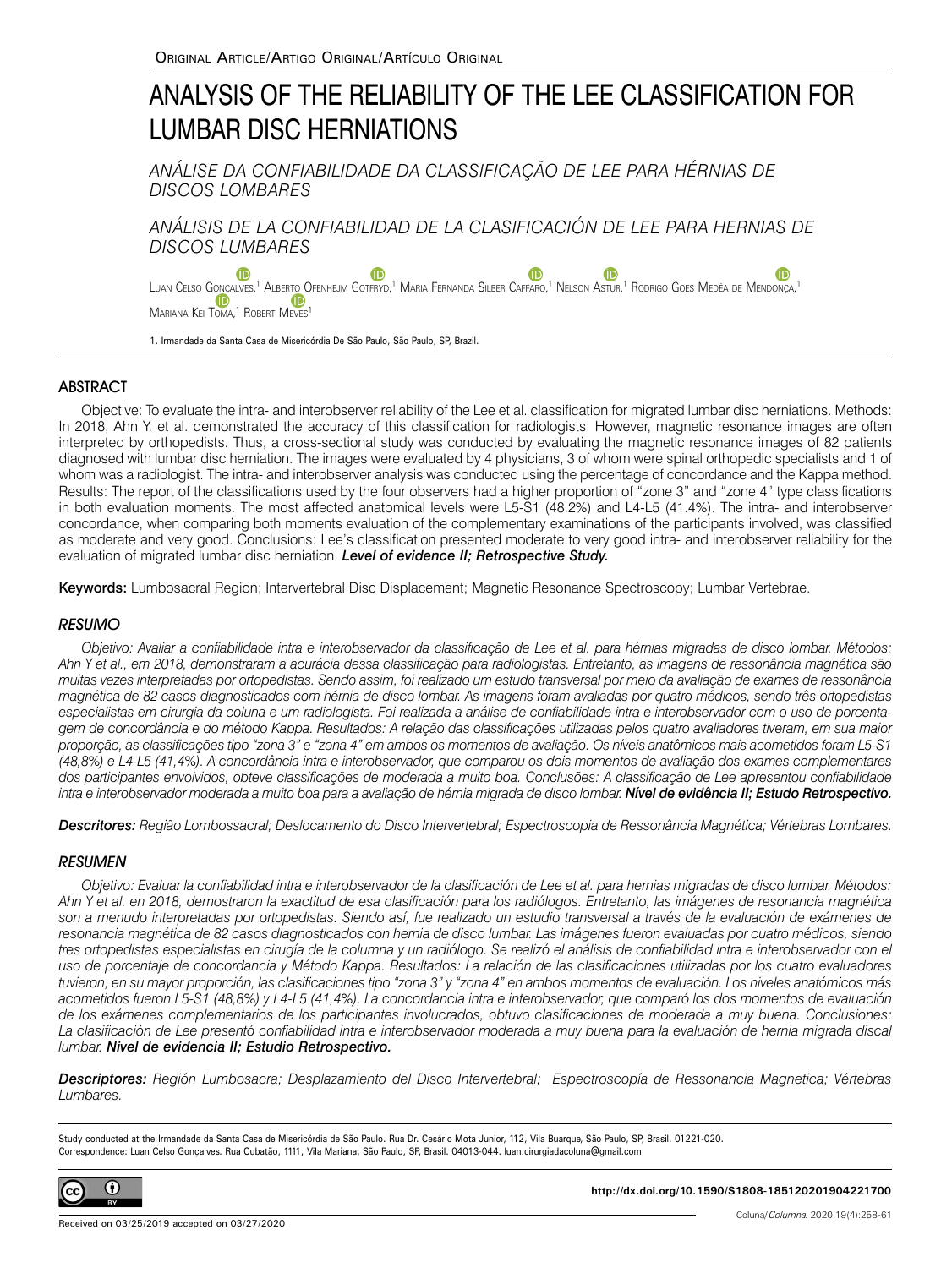## **INTRODUCTION**

Disc herniations are displacements of intervertebral disc material beyond the physiological margins of the intervertebral space and are characterized in the axial plane as protrusions or extrusions. The types of herniation are defined based on the distance from the height of the herniation in relation to the base. If a portion of the extruded disc moves away from the external annulus fibrosus it is called disc migration.<sup>1,2</sup> Sequestrated disc or free disc fragment is the term used in cases where the herniated fragment has no continuity with the rest of the disc.<sup>3</sup>

Percutaneous endoscopic lumbar discectomy (PELD) is a minimally invasive, video-assisted surgical procedure for removal of the herniated disc fragment that has been gaining in popularity. Despite the advantages it offers over the traditional discectomy technique, such as low surgical morbidity, lower rate of postoperative pain, and shorter hospital stay,<sup>4</sup> the procedure has a relatively long learning curve.5 In addition, the accurate positioning of the endoscope at the time of surgery is dependent on the exact assessment of the location of the herniated disc fragment. In this context, the classification proposed by Lee et al. in 2007 has been used to determine the degree of migration of the herniated disc fragment and helps to determine the possibility of endoscopic resection of the herniation.

In 2018, Ahn Y et al. demonstrated the accuracy of this classification for radiologists, however, magnetic resonance images are often interpreted by orthopedists. Thus, the objective of the present study was to evaluate the intra- and interobserver reliability of the Lee et al. classification,<sup>1</sup> used to assess the degree of lumbar disc herniation migration.

#### **METHODS**

A retrospective cross-sectional study was conducted by evaluating the magnetic resonance image examinations of 82 cases diagnosed with lumbar disc herniation from files stored in the PACS system (Communication and Image Archival System) of the referenced teaching and research institution. The Institutional Review Board of the teaching institution authorized an exemption from the Informed Consent Form since the patients had not undergone any intervention and no personal data would be disclosed during evaluation of the magnetic resonance images. Magnetic resonance was performed using a 1.5 Tesla scanner (Signa, GE, Milwaukee) and only T2-weighted sagittal cuts were used for the analyses.

The migrated disc herniations were classified according to the classification proposed by Lee et al. (Table 1) (Figure 1) The images were evaluated by four physicians, three of whom are orthopedists specialized in spine surgery and one who is a radiologist. (Figure 2)

The classification was available to the evaluators for reference during the entire process. The four evaluators repeated the evaluation using the same images three months after the first evaluation. The confidentiality of all the images and participating patient identification data was respected.

The inclusion criteria considered for this study were men and women of all ages with a diagnosis of lumbar disc herniation admitted to a tertiary hospital during the period from 2016 through 2018. The diagnosis was made by means of magnetic resonance images performed at the respective institution. Patients with previous lumbar

Table 1. Lee's radiological classification for migrated disc herniations.

| Zone              | <b>Direction</b> | <b>Distance</b>                                                                                              |
|-------------------|------------------|--------------------------------------------------------------------------------------------------------------|
| Zone 1            | Far-Upward       | From the lower margin of the upper pedicle to 3<br>mm from the lower margin of the upper pedicle.            |
| $Z$ one $2$       | Near-Upward      | From 3 mm below the lower margin of the<br>upper pedicle to the lower margin of the upper<br>vertebral body. |
| Zone <sub>3</sub> | Near-Downward    | From the upper margin of the lower vertebral<br>body to the center of the lower pedicle.                     |
| Zone 4            | Far-Downward     | From the center to the lower margin of the lower<br>pedicle.                                                 |



Figure 1. Lumbar herniation displacement regions classified into 4 zones.



Figure 2. Example of T2-weighted magnetic resonance sagittal cut with migrated lumbar herniation, Zone 4.

spine surgery or who had any other disease of the segment being analyzed were excluded.

The intra- and interobserver reliability of the magnetic resonance evaluations were calculated for data analysis using percentages of concordance and kappa statistics. According to Landis and Koch, a kappa value from 0 to 0.2 indicates weak concordance, from 0.21 to 0.4 indicates fair concordance, from 0.41 to 0.6 indicates moderate concordance, from 0.61 to 0.8 indicates strong concordance, and from 0.81 to 1 indicates almost perfect concordance.<sup>6</sup> Data analyses were conducted using SPSS Statistics 21 statistical software.

The sample calculation was performed using R statistical software (Project for Statistical Computing) as the confidence interval for inter-observer evaluations with four observers. The values involving the lower and upper limits were 0.6 and 0.8, respectively, totaling a sample calculation of 82 cases.

The present study was approved by the Institutional Review Board of the institution where it was developed as opinion 2.283.507.

### RESULTS

Of the 82 participants, 44 (54%) were men and 38 (46%) were women, with a mean age of 45 years. The lumbar level with the highest frequency of disc herniation was L5-S1 (48.8%), followed by L4-L5 (41.4%). As regards the treatment used, 63 participants were submitted to surgery and 19 underwent conservative treatment. (Table 2)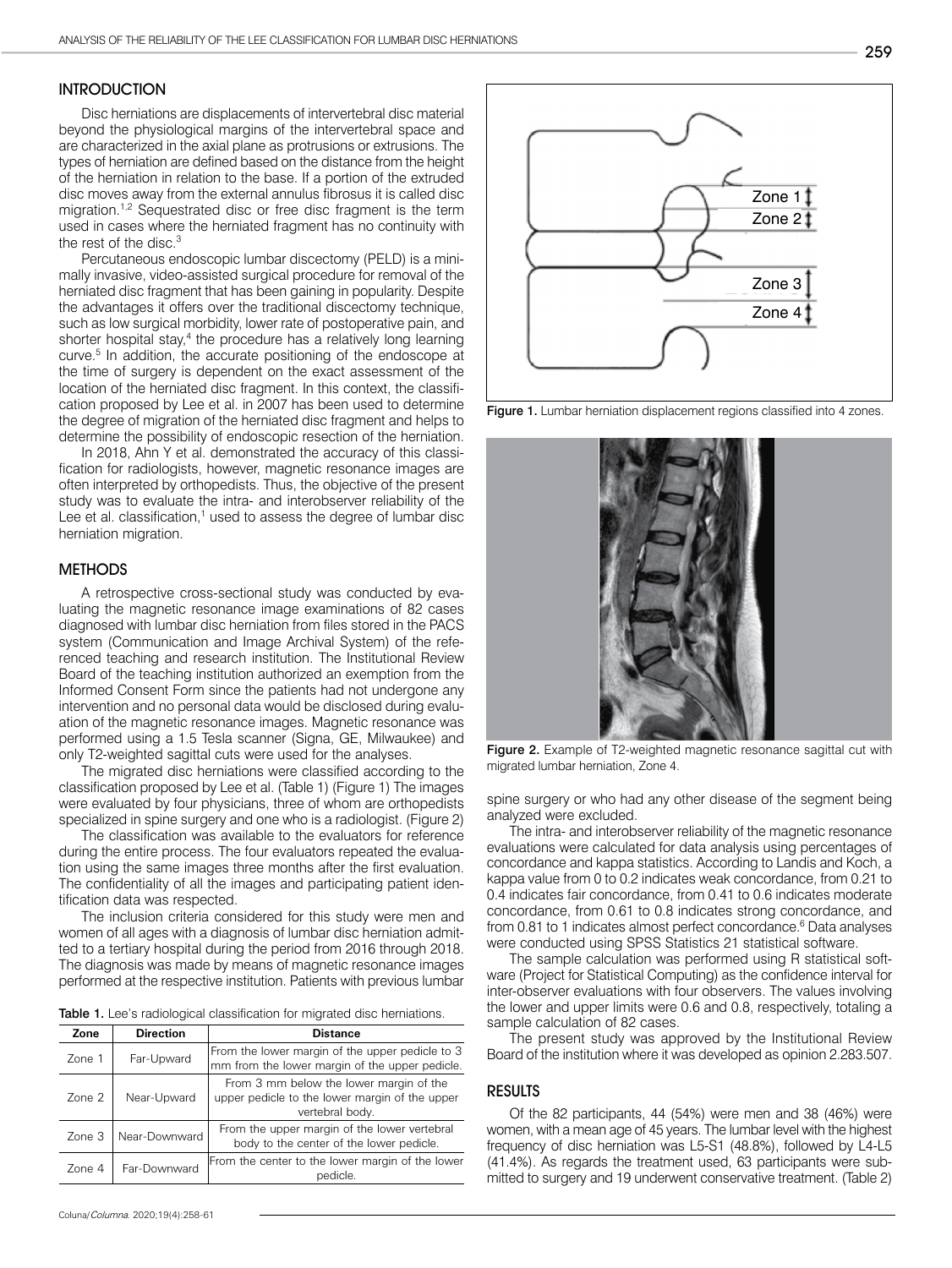The list of classifications used by all four evaluators can be seen in Table 3. According to the classification, the most common herniated disc fragment migration locations were zones 3 and 4 in both evaluation moments. (Figure 3)

In the comparison of the two evaluation moments of the complementary examinations of the participants involved by means of the kappa coefficient, the level of intraobserver concordance was "moderate" for observer 1 (*k*: 0.45; p<0.05), "good" for observer 2 (*k*: 0.61; p<0.05), and "very good" for both observers 3 (*k*: 1.00; p<0.05) and 4 (*k*: 0.98; p<0.05). (Table 4)

When we evaluated the interobserver relationship observed in the first moment, we saw better levels of concordance between observers 3 and 4 (*k*: 1.00; p<0.05), followed by the comparison between the observers 2 and 3 (*k*: 0.53; p<0.05) and observers 2 and 4 (*k*: 0.53; p<0.05). (Table 5) In the same evaluation, but related to the second moment, the levels of concordance between observers 3 and 4 again showed the most positive results (*k*: 1.00; p<0.05), followed by the concordance between observers 1 and 4 (*k*: 0.61; p<0.05). (Table 6)

Table 2. Clinical and demographic data of patients with lumbar disc herniation.

| <b>Variables</b>        | No.          |                  |
|-------------------------|--------------|------------------|
| Individuals             | 82           |                  |
| Sex                     | Male         | 38 (46.0%)       |
|                         | Female       | 44 (54.0%)       |
| Age                     |              | $45.0 \pm 10.2$  |
|                         | $L1-L2$      | $\left( \right)$ |
|                         | $L2-L3$      | $1(1.2\%)$       |
| Lumbar Herniation Level | $L3-L4$      | $7(8.6\%)$       |
|                         | $L4-L5$      | 34 (41.4%)       |
|                         | $L5-S1$      | 40 (48.8%)       |
| Treatment               | Surgical     | 63 (76.8%)       |
|                         | Conservative | 19 (23.2%)       |

Table 3. Distribution of lumbar disc herniation by observer.

| Observer | Moment         | Not<br>Migrated | Zone 1 |      | Zone 2   Zone 3 | Zone 4 | Total |
|----------|----------------|-----------------|--------|------|-----------------|--------|-------|
|          |                | 18              | 7      | 11   | 28              | 18     | 82    |
|          | $\overline{2}$ | 3               | 7      | 16   | 47              | 9      | 82    |
| 2        |                | 8               | 15     | 10   | 31              | 18     | 82    |
|          | $\overline{2}$ | 8               | 8      | 17   | 32              | 17     | 82    |
| 3        |                | $\Omega$        | 8      | 16   | 39              | 19     | 82    |
|          | $\mathfrak{D}$ | 0               | 8      | 16   | 39              | 19     | 82    |
| 4        |                | 0               | 8      | 16   | 39              | 19     | 82    |
|          | $\overline{2}$ | $\Omega$        | 9      | 15   | 39              | 19     | 82    |
| Total    |                | 37              | 70     | 117  | 294             | 138    | 656   |
| $\%$     |                | 5.6             | 10.7   | 18.0 | 44.8            | 21.0   |       |



Figure 3. Frequency of the classifications of both moments for each evaluator.

#### Table 4. Intraobserver concordance in evaluation 1 vs. evaluation 2.

| k (Significance) | <b>Level of Concordance</b> |  |
|------------------|-----------------------------|--|
| 0.45(0.01)       | Moderate                    |  |
| 0.61(0.01)       | Good                        |  |
| 1.00(0.01)       | Very Good                   |  |
| 0.98(0.01)       | Verv Good                   |  |
|                  |                             |  |

Level of Significance:  $k > 0.80$  (Very Good),  $0.80 \ge k > 0.60$  (Good),  $0.60 \ge k > 0.40$  (Moderate),  $0.40 \ge k > 0.20$  (Fair),  $k \le 0.20$  (Poor).

| <b>Table 6.</b> Interobserver concordance for evaluation 2. |  |
|-------------------------------------------------------------|--|
|-------------------------------------------------------------|--|

| <b>Observers</b> | k (Significance) | <b>Level of Concordance</b> |
|------------------|------------------|-----------------------------|
| 1 Vs. 2          | 0.51(0.01)       | Moderate                    |
| 1 Vs. 3          | 0.59(0.01)       | Moderate                    |
| $1$ Vs. $4$      | 0.61(0.01)       | Good                        |
| $2$ Vs. $3$      | 0.57(0.01)       | Moderate                    |
| $2$ Vs. $4$      | 0.59(0.01)       | Moderate                    |
| $3$ Vs. $4$      | 0.98(0.01)       | Very Good                   |
|                  |                  |                             |

Level of Significance:  $k > 0.80$  (Very Good),  $0.80 \ge k > 0.60$  (Good),  $0.60 \ge k > 0.40$  (Moderate),  $0.40 \ge k > 0.20$  (Fair),  $k \le 0.20$  (Poor).

| <b>Table 5.</b> Interobserver concordance for evaluation 1. |  |
|-------------------------------------------------------------|--|
|-------------------------------------------------------------|--|

| Observers           | k (Significance) | Level of Concordance |  |
|---------------------|------------------|----------------------|--|
| $1 \text{Vs}$ . $2$ | 0.49(0.01)       | Moderate             |  |
| $1 \text{Vs}$ . $3$ | 0.48(0.01)       | Moderate             |  |
| $1$ Vs. $4$         | 0.48(0.01)       | Moderate             |  |
| 2 Vs. 3             | 0.53(0.01)       | Moderate             |  |
| $2$ Vs. 4           | 0.53(0.01)       | Moderate             |  |
| $3$ Vs. $4$         | 1.00(0.01)       | Very Good            |  |
|                     |                  |                      |  |

Level of Significance:  $k > 0.80$  (Very Good),  $0.80 \ge k > 0.60$  (Good),  $0.60 \ge k > 0.40$  (Moderate),  $0.40 \ge k > 0.20$  (Fair),  $k \le 0.20$  (Poor)

## **DISCUSSION**

This study used a classification proposed by South Korean researchers more than a decade ago and tested its reliability and reproducibility in Brazilian patients.

A study similar to the one developed, modified and evaluated the reliability and the functionality of the classification described for migrated lumbar disc herniation. The study used two radiologists to classify the migrations and showed that it is reliable and reproducible and may be useful in evaluating clinical manifestations and treatment outcomes.<sup>7</sup>

The present study used a more heterogeneous evaluation, performed by three orthopedists and a radiologist, and obtained similar concordance results (from moderate to very good), demonstrating the equal ability of both types of professionals to interpret and use the classification. Thus, the classification evaluated proved to be useful and reproducible, essential qualities of a good classification system.

In relation to anatomical location, there was a predominance of disc migration in the lower lumbar levels (L5/S1 and L4/L5). According to the literature, around 95% of disc herniations in people from 25 to 55 years of age occur in the lower lumbar spine (levels L4/L5 and L5/S1), while disc herniations above this level are more common in people above 55 years of age.<sup>7</sup> In two other studies of surgeries for sciatica, at least 95% of the herniated discs were in levels L4/L5 and L5/S1.8,9

A higher incidence of lower level lumbar herniations, classified as zones 3 and 4 in this study, may have been related to the mean age being below 50 years, as studies have related higher-level migrations to elderly patients. There are some theories for such a migration pattern in the elderly, such as the L2/L3 extradural space becoming widely patent and the adipose tissue diminished with the advancing age and more sedentary lifestyle of the elderly, in addition to the increased compressive effect of the structures that surround the lower lumbar region in the sitting or lying position. In young people, there is an attenuated gravitational effect on the herniated material, leading to lower migrations.<sup>10</sup>

Some limitations of the classification were found during this